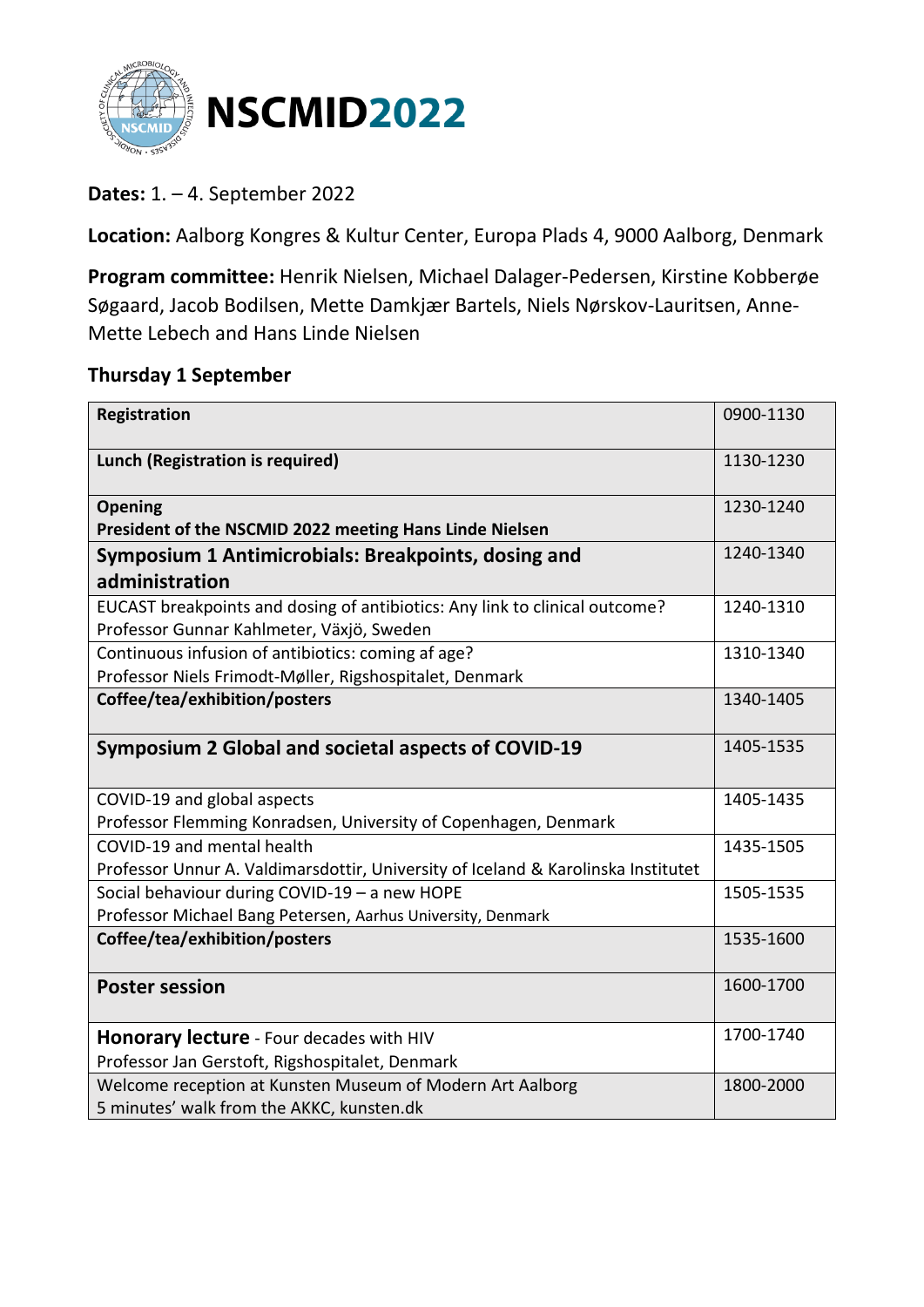

# **Friday 2 September**

| Symposium 3 COVID-19 updates in a Nordic perspective                                                | 0830-1030 |
|-----------------------------------------------------------------------------------------------------|-----------|
| A brief history of SARS-CoV-2 sequencing in Denmark                                                 | 0830-0900 |
| Professor Mads Albertsen, Aalborg University, Denmark                                               |           |
| Update on COVID-19 therapy                                                                          | 0900-0930 |
| Professor Jens Lundgren, Rigshospitalet, Denmark                                                    |           |
| Long terms effects of COVID-19, myth or reality?                                                    | 0930-1000 |
| Senior Consultant Björn Blomberg, Bergen, Norway                                                    |           |
| SARS-CoV-2, Influenza, RSV and seasonal changes                                                     | 1000-1030 |
| Professor Astrid Iversen, University of Oxford, England                                             |           |
| Coffee/tea/exhibition/posters                                                                       | 1030-1100 |
| Symposium 4 Brain infections: New hope and lasting puzzles?                                         | 1100-1230 |
| Bacterial meningitis - changing epidemiology and future treatments                                  | 1100-1130 |
| Senior Consultant Matthijs Brouwer, Amsterdam, The Netherlands                                      |           |
| Update on viral encephalitis                                                                        | 1130-1200 |
| Specialized Physician Marie Studahl, University of Gothenburg, Sweden                               |           |
| Brain abscess - challenges and perspectives                                                         | 1200-1230 |
| Senior Consultant Jacob Bodilsen, Aalborg University Hospital, Denmark                              |           |
| Lunch                                                                                               | 1230-1330 |
| Sponsored symposium (Pfizer pharmaceuticals)                                                        | 1330-1430 |
| Sponsored symposium (Copan Italia)                                                                  | 1430-1500 |
| Automated disk diffusion antibiotic susceptibility testing: the next step in full lab<br>automation |           |
| Affiliation: Quality Manager of Bacteriology Lab - University Hospital of Brussel                   |           |
| Coffee/tea/exhibition/posters                                                                       | 1500-1530 |
| <b>Symposium 5 Update on Tuberculosis</b>                                                           | 1530-1700 |
| Tuberculosis - international perspectives and diagnostics                                           | 1530-1600 |
| Senior scientist Morten Ruhwald, Geneve, Switzerland                                                |           |
| HIV/TB co-infection                                                                                 | 1600-1630 |
| Senior Consultant Raquel Martin-Iguacel, Odense University Hospital, Denmark                        |           |
| MDR-TB and beyond                                                                                   | 1630-1700 |
| Associate Professor Judith Bruchfeld, Karolinska Institutet, Sweden                                 |           |
| <b>Cultural walk in Aalborg (registration needed)</b>                                               | 1800-1900 |
| or                                                                                                  |           |
| Football match: Aalborg stadium (registration needed)                                               | 1800-1930 |
| <b>Clinical Microbiology vs. Infectious Disease</b>                                                 |           |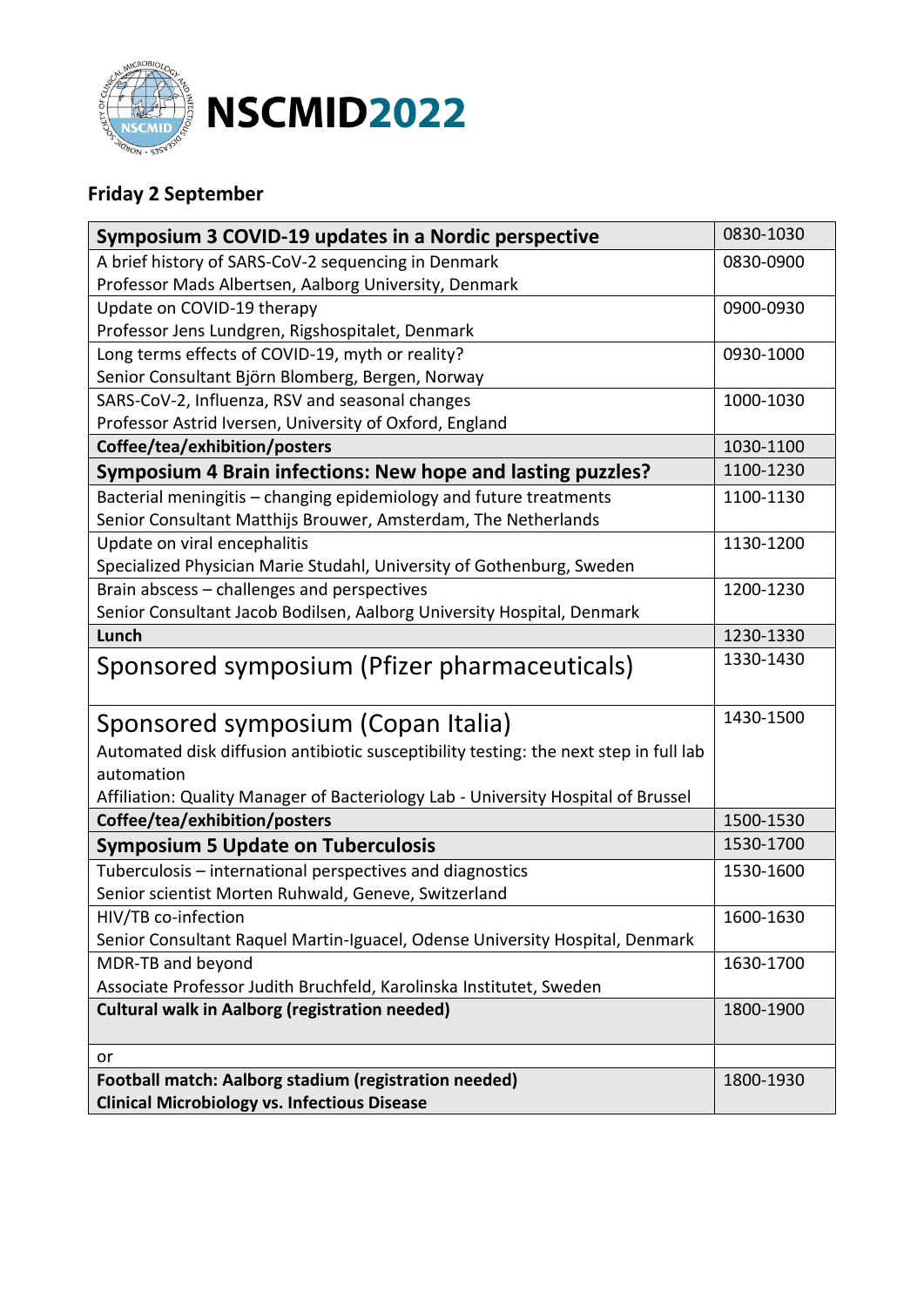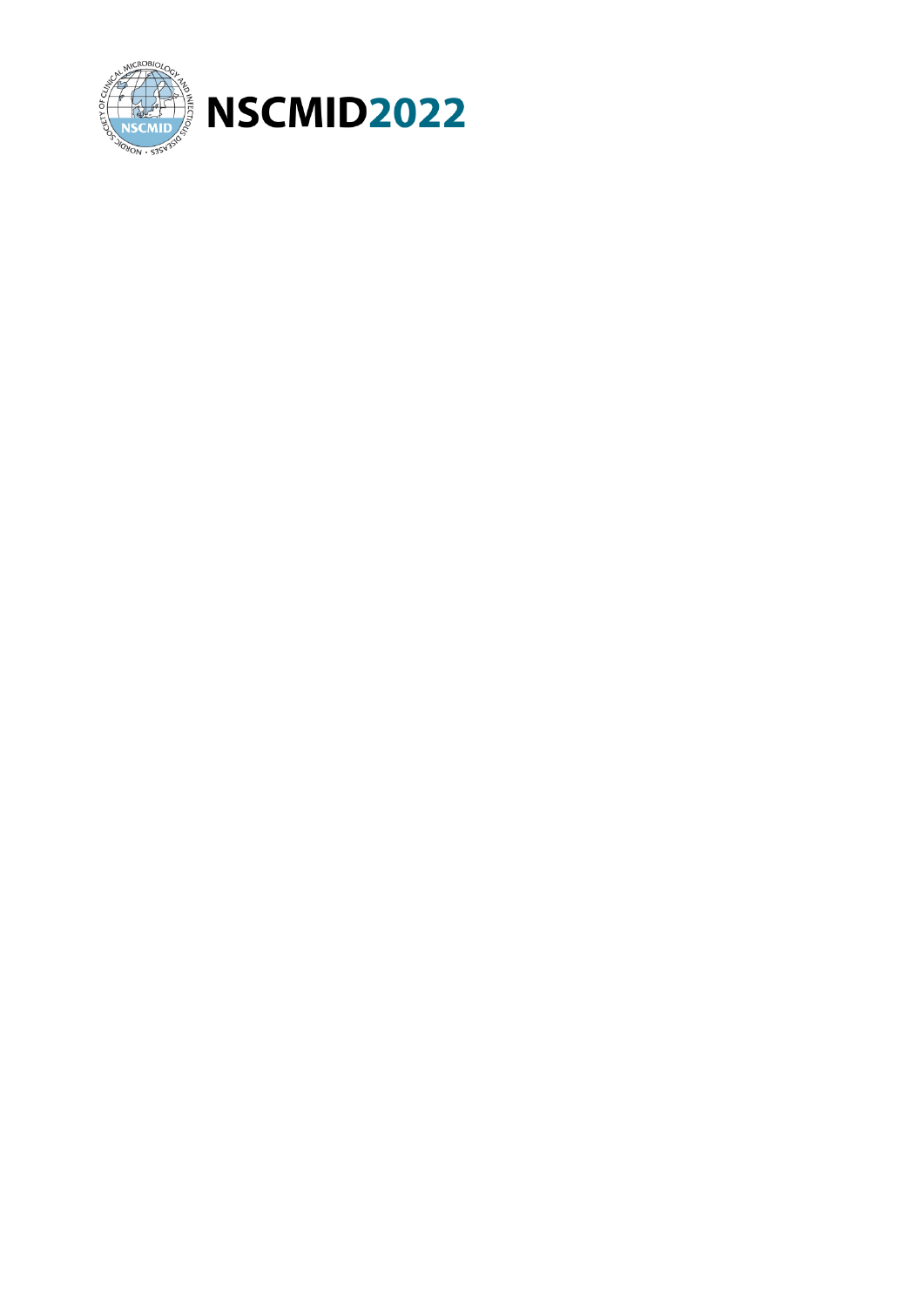

## **Saturday 3 September**

| <b>NSCMID Annual General Meeting</b>                                                                                            |           |                                                                               | 0830-0900 |
|---------------------------------------------------------------------------------------------------------------------------------|-----------|-------------------------------------------------------------------------------|-----------|
| Symposium 6 Hospital acquired Infections - new microorganisms,                                                                  |           |                                                                               | 0900-1000 |
| and old bugs in disguise                                                                                                        |           |                                                                               |           |
| The rise and spread of Candida auris                                                                                            |           |                                                                               | 0900-0930 |
|                                                                                                                                 |           | Clinical Senior Lecturer and Consultant Medical Mycologist, Riina Richardson, |           |
| Wythenshawe Hospital & Manchester University, England                                                                           |           |                                                                               |           |
| EpiLinx and WGS - in an outbreak setting                                                                                        |           |                                                                               | 0930-1000 |
| Senior Scientist, Henrik Hasman, Statens Serum Institut, Denmark                                                                |           |                                                                               |           |
| Sponsored symposium Tillotts Pharma                                                                                             |           |                                                                               | 1000-1030 |
| Coffee/tea/exhibition/posters                                                                                                   |           |                                                                               | 1030-1100 |
| <b>Parallel Symposia 7</b>                                                                                                      |           |                                                                               | 1100-1200 |
| <b>Perspectives on collaborative</b>                                                                                            |           | <b>Bacterial systematics/</b>                                                 |           |
| clinical Trials in the Nordic                                                                                                   |           | phylogenomics                                                                 |           |
| <b>Countries - plenary discussion</b>                                                                                           |           |                                                                               |           |
| Denmark - Lars Østergaard                                                                                                       | 1100-1110 | Nomenclature of Prokaryotes:                                                  | 1100-1130 |
| Sweden - Pontus Nauclér                                                                                                         | 1110-1120 | Principles, Applications, and<br>Misconceptions                               |           |
| Norway-                                                                                                                         | 1120-1130 | Markus Göker, DSMZ - Germany                                                  |           |
| Iceland - Magnus Gottfredsson                                                                                                   | 1130-1140 | What's in a name                                                              | 1130-1200 |
| Finland - Asko Jarvinen                                                                                                         | 1140-1150 | Professor Niels Nørskov-Lauritsen,<br>Odense University Hospital,             |           |
| Plenary discussion                                                                                                              | 1150-1200 | Denmark                                                                       |           |
| Lunch                                                                                                                           |           |                                                                               | 1200-1300 |
| Sponsored symposium (GSK GOLD)                                                                                                  |           |                                                                               | 1300-1400 |
| Symposium 8 Hot topics in CM & ID                                                                                               |           |                                                                               | 1400-1530 |
| Sequencing platforms used real-time                                                                                             |           |                                                                               | 1400-1430 |
| Researcher Hege Vangstein Aamot, Akershus University Hospital, Norway                                                           |           |                                                                               |           |
| Pathogenesis of Gram-positive bacterial toxic shock and necrotizing soft tissue                                                 |           |                                                                               | 1430-1500 |
| infections                                                                                                                      |           |                                                                               |           |
| Professor Anna Norrby-Teglund, Karolinska Institutet, Sweden                                                                    |           |                                                                               |           |
| The role of rifampicin in bone and joint-infections<br>Senior Consultant Marjan Wouthuyzen-Bakker, University of Groningen, The |           |                                                                               | 1500-1530 |
| Netherlands                                                                                                                     |           |                                                                               |           |
| Coffee/tea/exhibition/posters                                                                                                   |           |                                                                               | 1530-1600 |
| <b>Symposium 9 Young invited scientists</b>                                                                                     |           | 1600-1715                                                                     |           |
| (one speaker from each Nordic country)                                                                                          |           |                                                                               |           |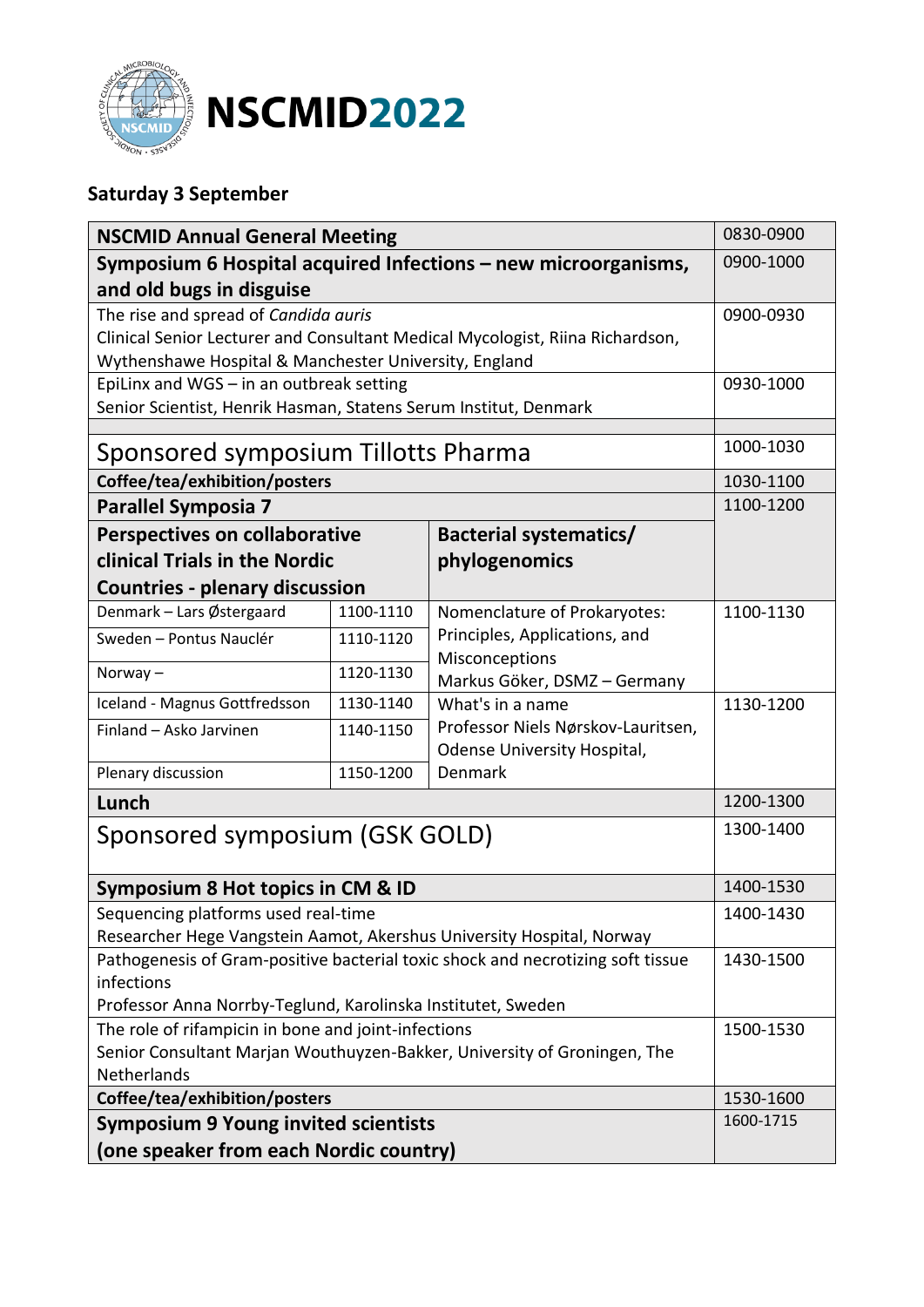

| Iceland (will be announced in spring 2022)                           | 1600-1615 |
|----------------------------------------------------------------------|-----------|
| Denmark                                                              | 1615-1630 |
| Norway                                                               | 1630-1645 |
| Sweden                                                               | 1645-1700 |
| Finland                                                              | 1700-1715 |
| <b>Congress Dinner - Musikkens Hus</b>                               | 1900      |
| https://musikkenshus.dk/                                             |           |
| https://www.nytimes.com/interactive/2019/travel/places-to-visit.html |           |